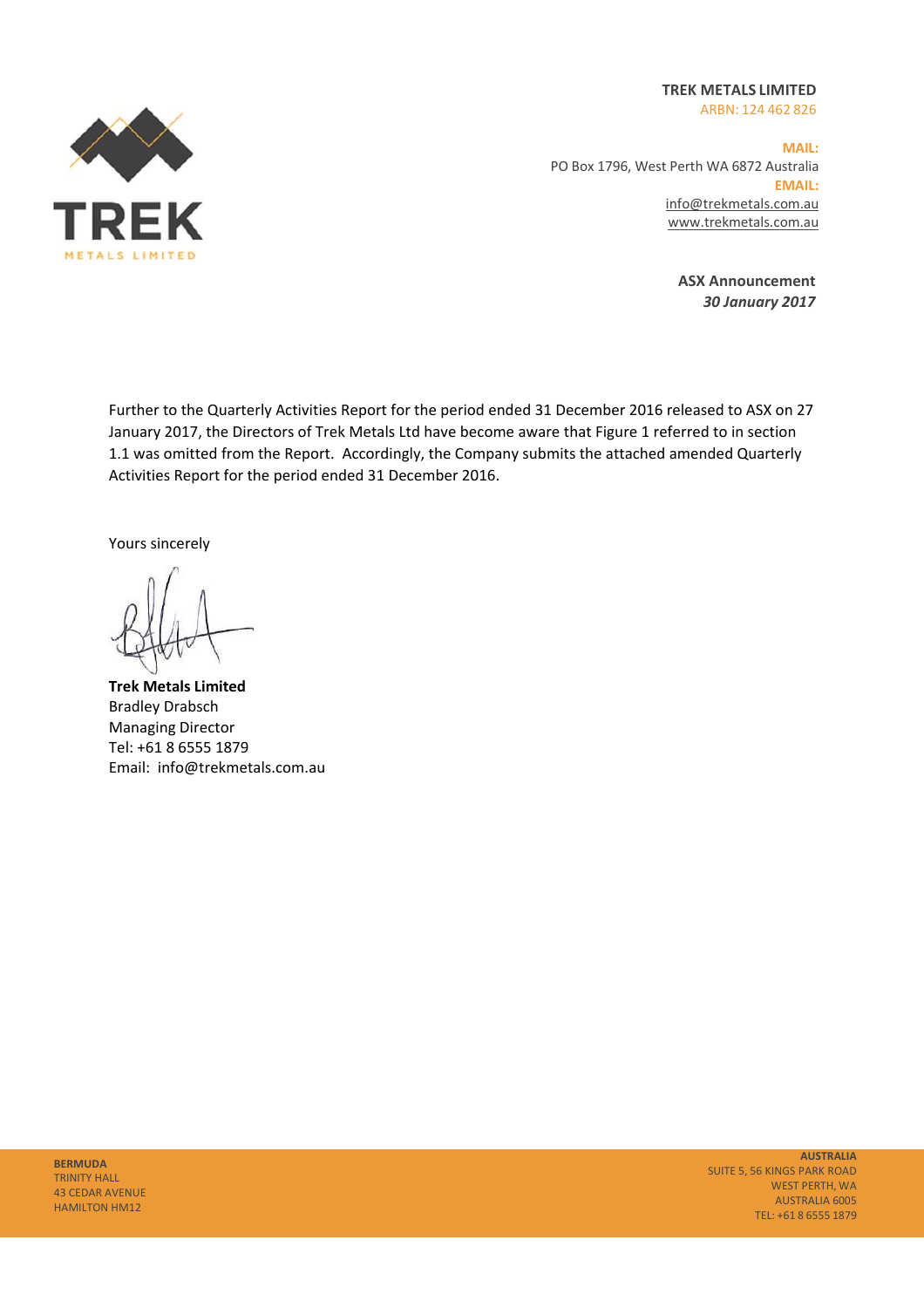**TREK METALS LIMITED**  ARBN: 124 462 826



**MAIL:**  PO Box 1796, West Perth WA 6872 Australia **EMAIL:** info@trekmetals.com.au www.trekmetals.com.au

> **ASX Announcement**  *30 January 2017*

# December 2016 Quarterly Operations **Report-Amended**

## **1. Key Points**

#### **Change of Company Name and ASX Code**

• The company resolved on the 30 December 2016 to change it's name to "Trek Metals Limited" and as a result it's ASX code has now also changed to TKM

#### **Kroussou Project**

- A small team has been mobilised in Gabon to begin preparation for the upcoming drilling at the Kroussou Project
- Drilling expected to commence during Q1 2017

#### **Lawn Hill Project**

• The process towards granting of the tenements is ongoing

#### **Kangaluwi Project**

- The High Court of Lusaka is still yet to hand down the judgement with respect to the appeal lodged by environmental groups
- TKM continues to lobby to have the decision handed down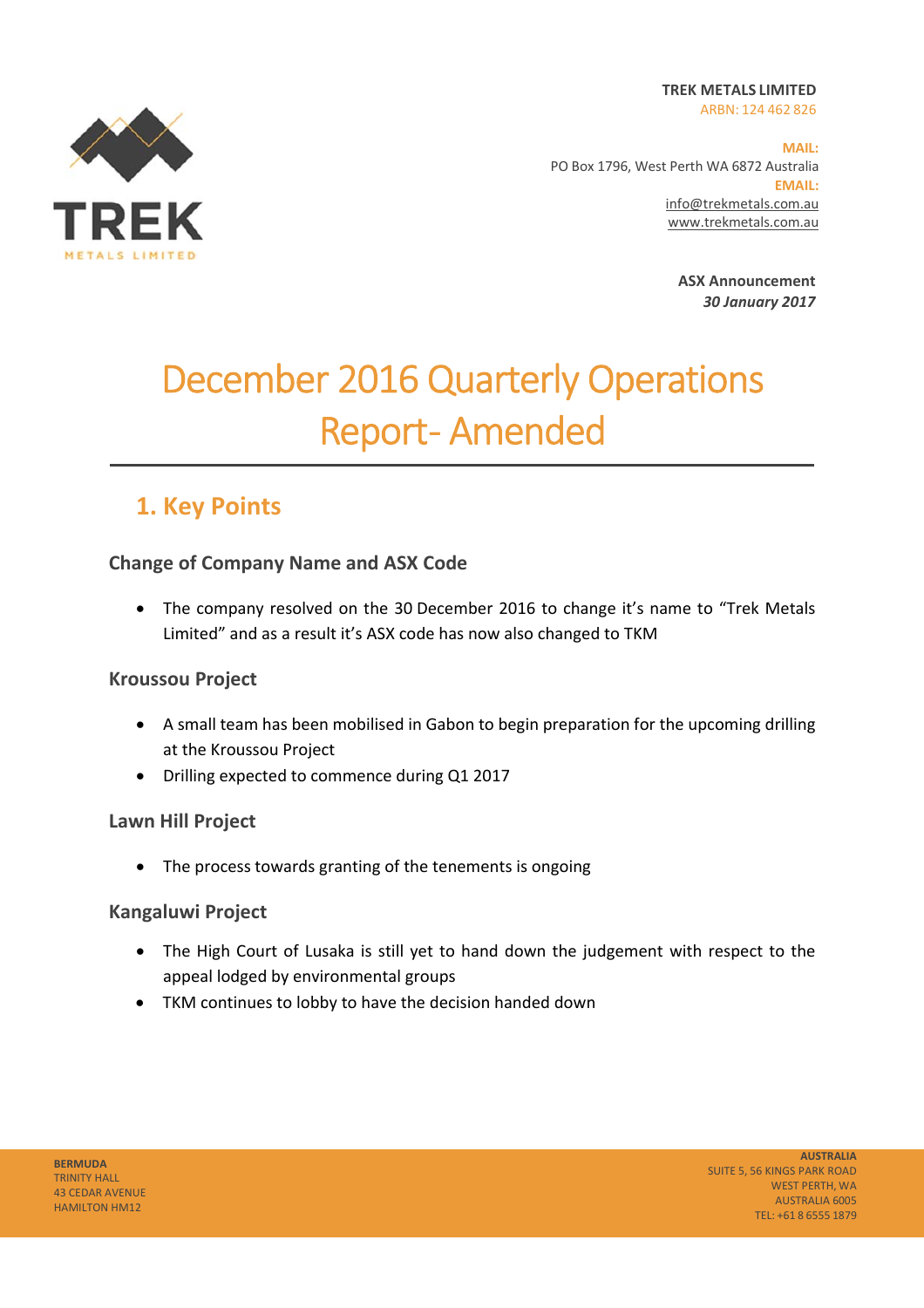## **1. Kroussou Project**

#### 1.1 About the Project

Trek Metals Limited announced on 2 November 2016 that it had entered into an option agreement with Battery Minerals Limited (ASX:BAT, formerly Metals of Africa Limited, ASX:MTA) to farm into the highly prospective Kroussou Zinc‐Lead Project in Gabon (Figure 1). Intermittent historic exploration, conducted from 1962 to 1980 by the French Geological Society (BRGM), identified significant near‐surface base metal mineralisation with drill testing limited to a small portion of the target areas.



Figure 1: Location Plan of the Kroussou Project in Gabon

Project details can be found in the TKM ASX announcement dated 2 November 2016.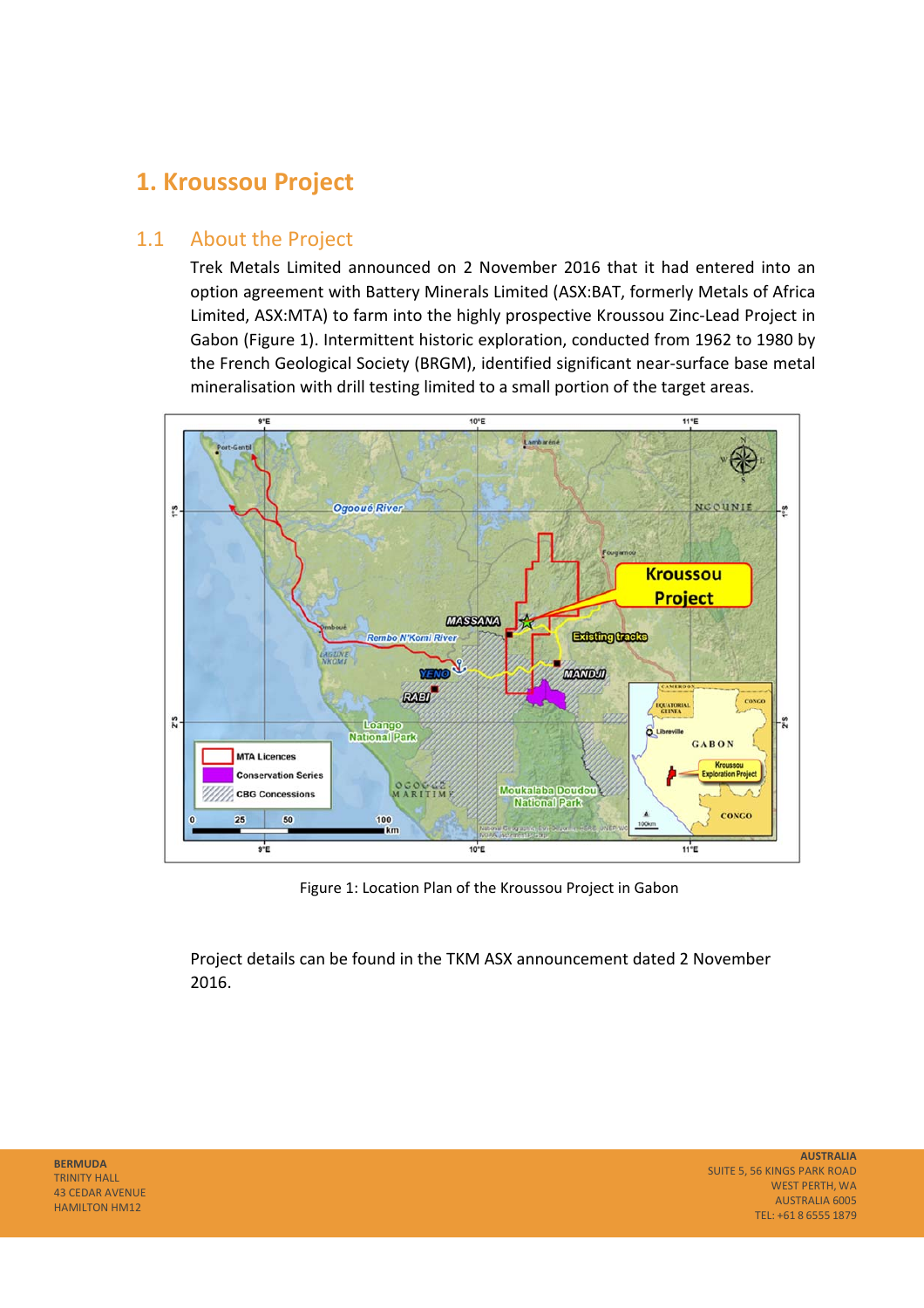The key terms of the agreement are:

- Drill Option TKM to fund an initial drilling programme at Kroussou up to US\$250,000.
- Should TKM elect to exercise this option (prior to 31st July 2017), TKM will pay BAT US\$240,000 in cash and/or shares as a reimbursement of costs and to secure the right to earn 30% of the Kroussou Project through the expenditure of US\$1M within 12 months of the exercise date.
- TKM can then earn a further 40% of the Project through the expenditure of US\$3M in the subsequent 24 months.
- TKM will then have earnt 70% of the Kroussou Project and agrees to free carry BAT through to the completion of a PFS (Pre‐Feasibility Study, as defined in JORC 2012). At that point BAT will have the option to contribute to the delivery of a DFS (Definitive Feasibility Study as defined in JORC 2012) or dilute, via standard industry formulae to 5%, whereby below that, its interest will convert to a 2.5% Net Smelter Royalty (NSR). TKM will have the option to buy back 1% of this royalty through the payment of US\$1M to BAT.

#### 1.2 Drilling

Drilling at Kroussou is set to begin in early February 2017 with approximately 8‐10 holes for 500m to be drilled to confirm the presence of base metals identified by the BRGM in its historic exploration.

## **2. Lawn Hill Project**

#### 2.1 Tenement Applications

TKM is currently in the process of negotiating access arrangements to allow for the grant of the Lawn Hill Project Tenements. This process is expected to continue for the remainder of 2017

## **3. Kangaluwi Copper Project**

#### 3.1 Court Case

The Company is awaiting written judgement on the appeal. The stay of execution remains in place pending the outcome of the appeal against the Minister's decision.

TKM continues to lobby to have the decision handed down.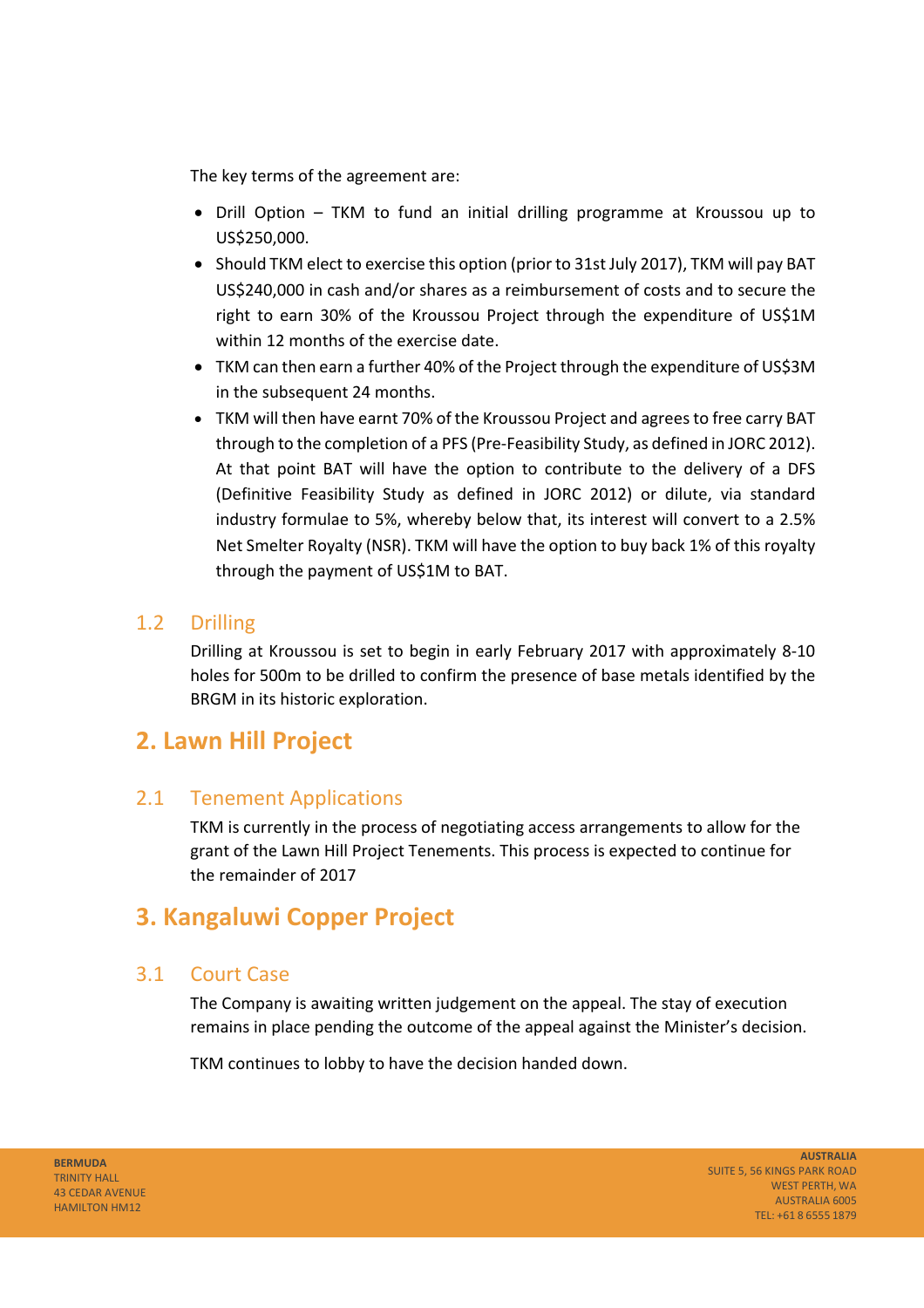## **4. Corporate**

### 4.1 Change of Name and Employee Share Option Plan (ESOP)

The Company announced on the 2<sup>nd</sup> November 2016 its intention to change the Company name to Trek Metals Limited and to establish an Employee Share Option Plan.

A General Meeting to approve and adopt these changes was held on Friday, 30 December 2016 with all resolutions being passed.

#### 4.2 Changes in Management

The Company announced on the 3<sup>rd</sup> October 2016 the resignation of Mr David Vilensky as Chairman of the Company.

Mr Gregory Bittar was appointed as Chairman.

TKM also announced, post the end of the quarter on 19 January 2017, it had appointed Ms Sonja Neame as a Non‐Executive Director. Sonja has 23 years mining industry experience and significant international experience in Africa, South America, Asia and the Pacific. She has a keen interest in corporate governance and provides consulting services to clients establishing themselves overseas. Sonja is Managing Director of mining and exploration consultants, Ravensgate and serves as chairman of a Perth based school. Sonja was Administration Manager for mining consultants RSG/RSG Global where she played a major role in the group's international expansion. Sonja is a member of the Australian Institute of Company Directors and Governance Institute of Australia and has a Graduate Diploma of Business Management from the University of Western Australia.

#### 4.3 Change of Local Agent / Office

The Company has also appointed Ms Nerida Schmidt as Joint Company Secretary and Local Agent. Nerida holds a Bachelor of Commerce from the University of Western Australia, is a Certified Practising Accountant, a Fellow of FINSIA, is a Chartered Secretary and holds a Graduate Diploma in Company Secretarial Practice. Nerida has 25 years' professional experience as the company secretary of a number of ASX and AIM listed companies in a variety of industries.

Trek also advised of the new Administrative Office being Suite 5/56 Kings Park Road, WEST PERTH WA 6005.